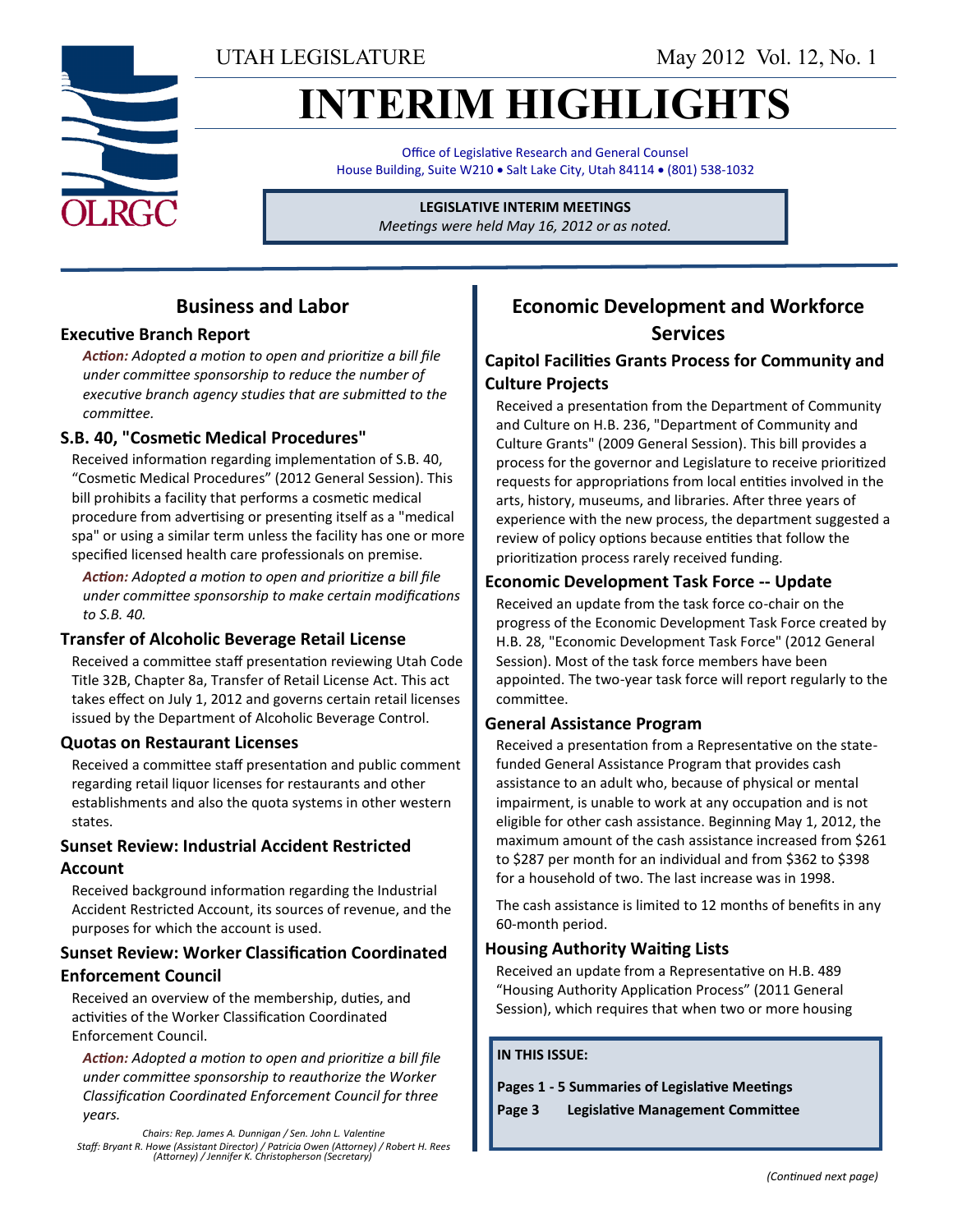authorities are established in certain counties, a uniform online application process is required for their housing-choice voucher program.

#### **Impact of Workforce Services' Modernization**

Received a presentation from a Senator on the recent Department of Workforce Services modernization efforts. Concerns have been expressed regarding the impact of these changes on job seekers, employers, department employees, and other participants in department programs.

*Chairs: Rep. Jim Bird / Sen. Stuart C. Reid Staff: Benjamin N. Christensen (Policy Analyst) / Peter Asplund (Attorney) / Robert H. Rees (Attorney) / Debra Hale (Secretary)*

# **Education**

#### **Acquisition of New Products and Services**

Received a report from the State Board of Education and the Board of Business and Economic Development on the processes and timelines to acquire new products and services funded in the 2012 General Session and to make those products and services available to school districts and schools. The products and services include information technology equipment, instructional software, an online survey system, and math textbooks.

#### **College and Career Readiness Assessments**

Received notice by the state superintendent that because legislation introduced in the 2012 General Session to repeal the tenth grade basic skills competency test did not pass, the State Board of Education will need to plan for the adoption and administration of a basic skills competency test to tenth grade students, beginning in the 2012-13 school year. He discussed options for meeting the requirements of the law, including addressing the issue in a special session.

#### **School Finance Data and Calculations**

Received a report from the state superintendent and the Office of the Legislative Fiscal Analyst regarding an error in calculating the number of weighted pupil units estimated for the 2012-13 school year, which resulted in underfunding the Minimum School Program by approximately \$25 million.

#### **Common Core Standards**

Received a presentation from committee staff on the development and adoption of Utah core standards in English language arts and mathematics. Staff also addressed legal questions regarding:

- Utah's ability to abandon the Common Core State Standards (CCSS) as Utah's core standards;
- Utah's ability to withdraw from the Smarter Balance Assessment Consortium (SBAC), which is developing assessments for the CCSS;
- Utah's option to administer assessments developed by the SBAC; and
- prohibitions on releasing personally identifiable student data.

*Chairs: Rep. Francis D. Gibson / Sen. Howard A. Stephenson Staff: Allison M. Nicholson (Policy Analyst) / Constance C. Steffen (Policy Analyst) / Angela Oakes Stallings (Attorney) / Debra Hale (Secretary)*

#### **Government Operations**

#### **Annual Elections Law Recommendations**

Discussed proposed substantive and technical changes to state elections law recommended by the Lieutenant Governor's Office and additional technical changes recommended by committee staff.

#### **Changing Political Party Affiliation**

Discussed deadlines for changing or designating a political party affiliation and the July 1, 2013 sunset date of Utah Code Section 20A-2-107.5 regarding party affiliation.

#### **Potential 2012 Study Items**

Received recommendations from committee members and from the Department of Administrative Services, the Department of Human Resource Management, and the Lieutenant Governor's Office regarding potential committee study items for the interim.

*Action: Moved to open a bill file to make technical corrections to the Elections Code and requested that staff prepare a report and recommendations for the June committee meeting regarding the legislative changes proposed by the Office of the Lieutenant Governor.*

*Chairs: Rep. Kraig Powell / Sen. Peter C. Knudson Staff: Art L. Hunsaker (Policy Analyst) / Emily R. Brown (Attorney) / Thomas R. Vaughn (Attorney) / Kimberly A. Heiner (Secretary)*

## **Health and Human Services**

#### **Obesity**

Received a briefing from a Harvard University professor on exercise and its effects on obesity and brain function.

#### **Ophthalmology**

Toured the John A. Moran Eye Center, which is a research, teaching, and clinical patient care facility within the University of Utah Health Care system. Also received a presentation on public policy issues related to ophthalmology.

*Chairs: Rep. Paul Ray / Sen. Allen M. Christensen Staff: Mark D. Andrews (Policy Analyst) / RuthAnne Frost (Attorney) / Cathy J. Dupont (Attorney) / Lori R. Rammell (Secretary)*

# **Health System Reform Task Force**

*May 17, 2012*

#### **Responding to the Affordable Care Act**

Received reports from committee staff and executive branch representatives on state options for responding to the federal Patient Protection and Affordable Care Act requirements, including whether to create health insurance exchanges and whether to select an essential health benefits benchmark plan. Received a report from the Public Employees Health Program on its three state employee insurance plans, any of which could be designated as a benchmark plan, and organized workgroups for studying implementation issues.

*Chairs: Rep. James A. Dunnigan / Sen. Wayne L. Niederhauser Staff: Staff: Mark D. Andrews (Policy Analyst) / RuthAnne Frost (Attorney) / Cathy J. Dupont (Attorney) / Lori R. Rammell (Secretary)*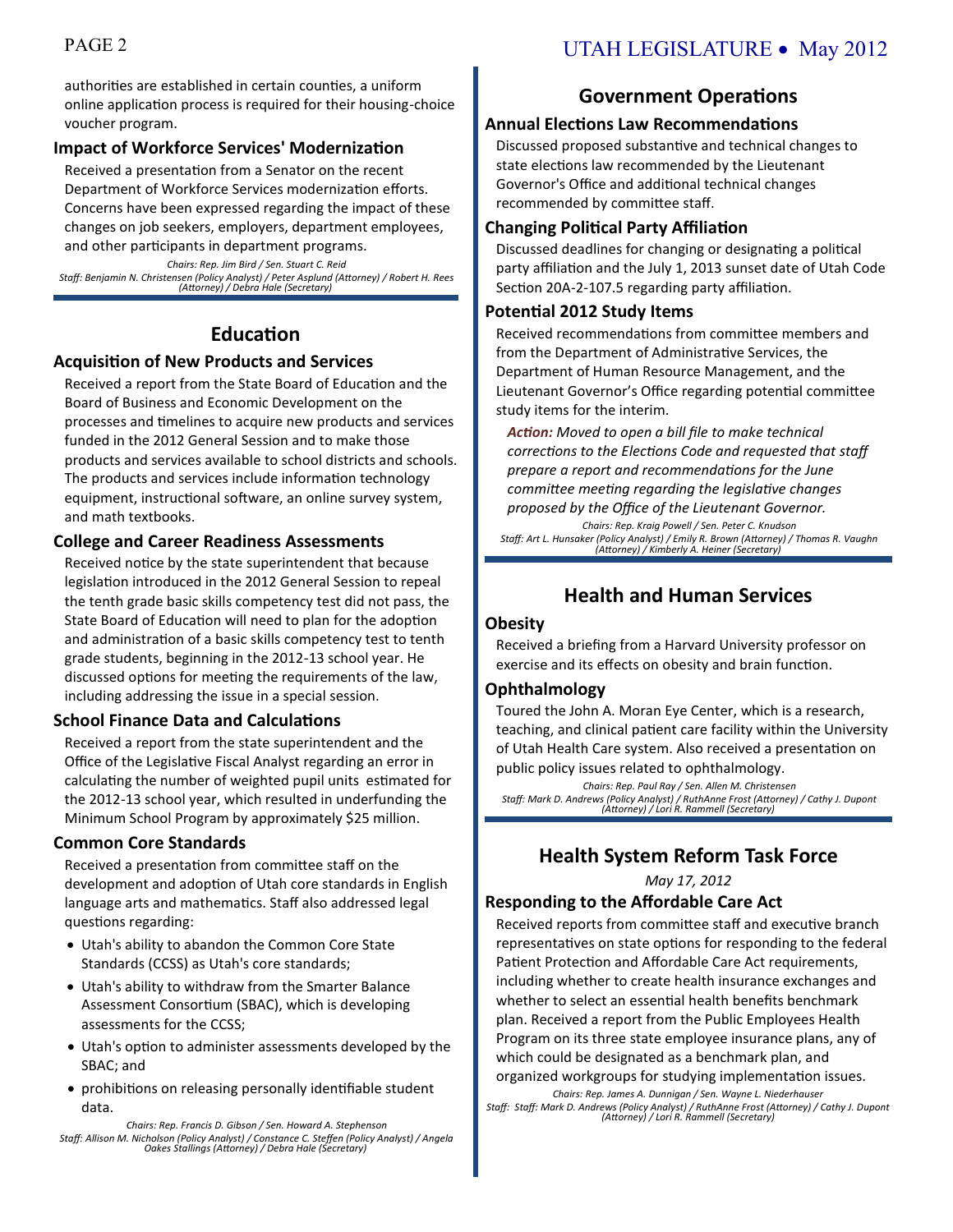# **Judiciary**

#### **Asset Protection Trust**

Discussed different state statutory provisions that provide asset protection trusts, and considered changing Utah's statute to exclude some creditors from having access to certain trusts, and to remove the requirement that a Utah trustee be a trust company.

#### **Master Study Resolution**

Considered the items on the Master Study Resolution and received committee members' input regarding the items to study during the 2012 Interim.

#### **Product Liability**

Discussed whether liability for a product should be limited to the manufacturer of the product.

*Chairs: Rep. Kay L. McIff / Sen. Mark B. Madsen Staff: Jerry D. Howe (Policy Analyst) / Esther Chelsea-McCarty (Attorney) / Jennifer K. Christopherson (Secretary)*

# **Law Enforcement and Criminal Justice**

#### **Department of Public Safety Overview**

Received a report from the Department of Public Safety regarding the recent earthquake drill, which enabled state and local entities to practice emergency response coordination and identify areas for improvement. The committee also received an update on agency staffing increases that were approved by the Legislature last year.

Received information on the operations and programs at the State Crime Lab, including work on analogs of the drug "spice" and the growing need to quickly add new analogs to the list of controlled substances.

#### **Inmate Recidivism**

Received a report from committee staff on inmate recidivism in Utah, including programs the state is currently using to reduce the rate at which offenders return to prison.

#### **License Plate Readers**

Received a presentation on license plate readers from the sheriffs of Beaver and Washington Counties, as well as the federal Drug Enforcement Administration (DEA). The sheriff of Beaver County was approached by the DEA to install two license plate readers on Interstate-15 in Beaver and Washington Counties. The federal government would provide the equipment and allow the sheriffs access to the information collected. This information would be collected by the DEA and stored at its facility in Virginia for approximately two years. The license plate readers are intended to be used to track criminal activities, including drug traffickers, Amber Alerts, and stolen vehicles.

#### **Utah Department of Corrections Overview**

Received an update from the Utah Department of Corrections regarding budget changes, inmate population growth, and rehabilitative programs. The director of the department noted that the prison population of offenders convicted of violent crimes has grown to approximately 60 percent of the total current inmate population.

*(Continued next column)*

# PAGE 3 INTERIM HIGHLIGHTS • May 2012

As the prison population continues to increase, the need for maximum security units to house these violent offenders will also increase. The director noted that current population projections indicate that the state may need to construct a new housing unit in 2015 because these additional violent offenders cannot be housed in local jail facilities.

*Chairs: Rep. Curtis Oda / Sen. Todd Weiler Staff: Nathan W. Brady (Policy Analyst) / Susan Creager Allred (Attorney) / Lori R. Rammell (Secretary)*

# **Legislative Information Technology Steering Committee**

*May 01, 2012*

#### **Desk Phone Contract**

Received information from committee staff on the company that maintains the desk phone system for the Legislature. The company will no longer be able to maintain the system at the same price, since parts are no longer being manufactured. The committee discussed the advisability of buying a new system versus issuing a Request For Proposals (RFP) for maintaining the existing system.

*Action: The committee recommended the Legislature issue two RFP's:*

- *One for a new desk phone system; and*
- *Another for maintenance of the existing phone system.*

#### **Mobile Phone Contract**

The committee discussed options for mobile phones, including buying off existing contracts.

*Action: The committee recommended the Legislature issue an RFP for mobile phone services and include pad devices.*

*Chairs: Rep. John Dougall / Sen. Curtis S. Bramble Staff: Thomas R. Vaughn (Attorney) / Mark J Allred (IT Manager) / Chelsea B. Lloyd (Secretary)*

# **Legislative Management Committee**

#### *March 29, 2012*

*Actions: Approved the following:*

- *Utah Legislature's 2012 Interim Committee Schedule;*
- *Authorized Legislative Meetings for 2012;*
- *Assignment of 2012 Master Study Resolution items as suggested by staff;*
- *Two interim meetings for all appropriation subcommittees;*
- *Sunset Act and Repealers assignments as recommended by staff; and*
- *Ethics training deadline for each year to be January 5 of the following year.*

#### *May 15, 2012*

*Actions: Directed the Office of Legislative Research and General Counsel to issue three RFPs for:*

- *Cell phones, tablets, and related services;*
- *Phone system or other communications system, service, and hardware; and*
- *Service, maintenance, and repair of the Legislature's existing phone system.*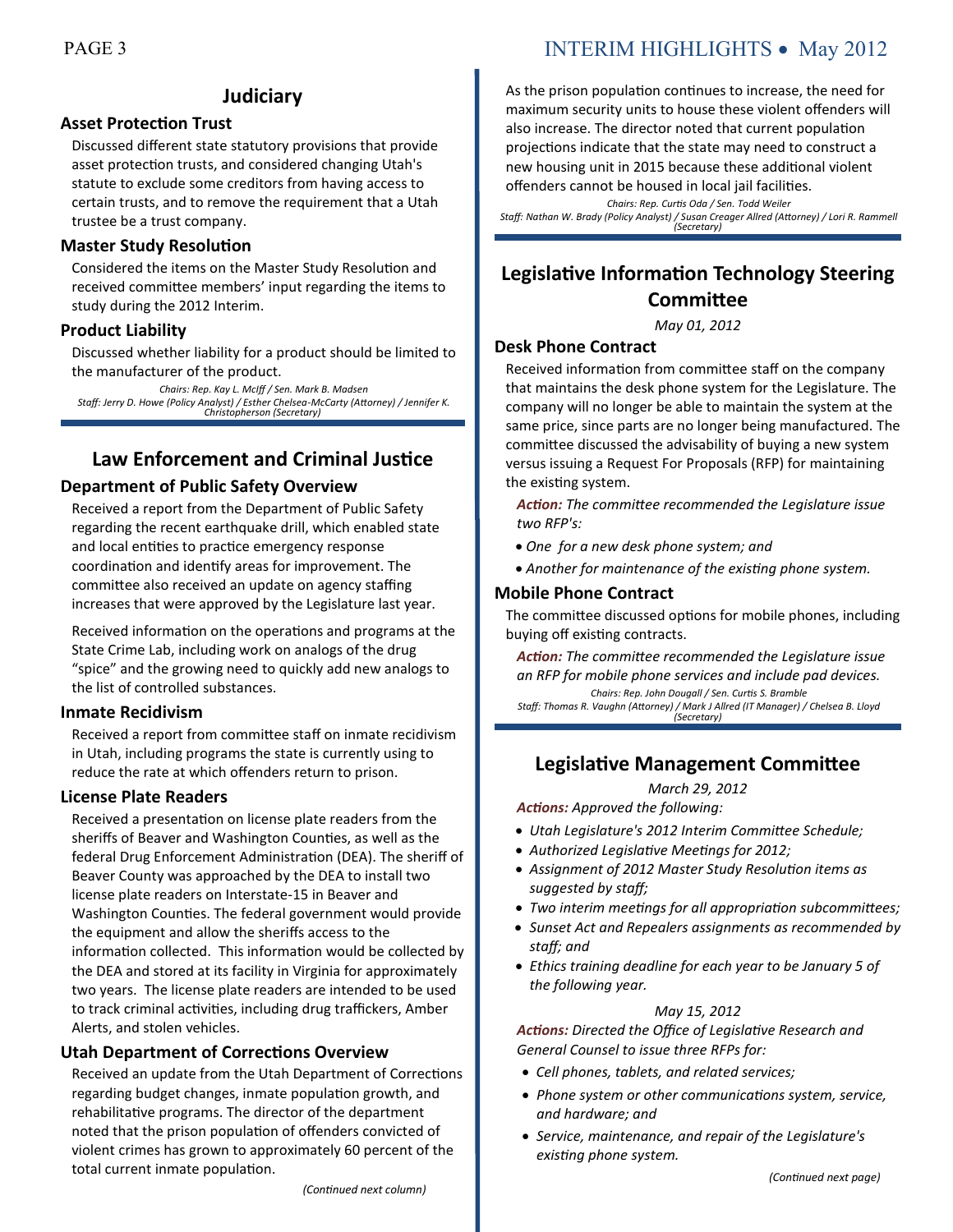#### *Actions: Approved the requests of the following committees:*

- *Natural Resources, Agriculture, Environmental Quality Appropriations Subcommittee for a site visit on September 11-12, 2012;*
- *Social Services Appropriations Subcommittee for an allday committee meeting June 13, 2012 at the Department of Workforce Services;*
- *Executive Appropriations Committee to have the Legislative Management Committee send a letter requesting that the Governor's Office of Planning and Budget request an in-depth budget review of the Department of Agriculture and Food during the 2012 Interim and submit that report to the Executive Appropriations Committee before the 2013 General Session; and*
- *Native American Legislative Liaison Committee to hold a one-day meeting during the 2012 Interim with the Confederated Tribes of the Goshute Reservation in Ibapah, Utah.*

*Chairs: Speaker Rebecca D. Lockhart / President Michael G. Waddoups Staff: Michael E. Christensen (Director) / John L. Fellows (General Counsel) / Phalin L. Flowers (Administrative Assistant)*

# **Natural Resources, Agriculture, and Environment**

#### **Remediation Waste Fees**

Received a statutorily required report from the Utah Division of Solid and Hazardous Waste regarding the collection of remediation waste fees.

#### **Sage Grouse Working Group**

Received a report from the chair of the sage grouse working group on state plans to protect sage grouse habitat in order to avoid listing the bird as endangered under the Endangered Species Act.

#### **Sunset Review - Title 58, Chapter 20a, Environmental Health Scientist Act**

Discussed whether to recommend reauthorization of the Environmental Health Scientist Act which licenses individuals involved in the enforcement of state and local public health laws.

*Action: Approved legislation reauthorizing the Environmental Health Scientist Act for five years.*

#### **Trail User Fees**

Received a report from the Division of Parks and Recreation on the possible need for user fees for non-motorized trails, for trail maintenance and enhancement.

*Action: Directed the Division of Parks and Recreation to create a broad-based committee to look at possible funding of trail maintenance and enhancement, considering cost versus benefit and volunteer involvement. The committee was directed to report back to the Committee in a future meeting.*

# **Political Subdivisions**

#### **Constable Amendments**

Received a presentation from the sponsor of Study Item #88 on the Master Study Resolution, "To study jurisdictional issues related to constables."

#### **Definition of Rural**

Received a presentation from the sponsor of Study Item #50 on the Master Study Resolution, "To study the definition of 'rural' as it pertains to the classification of counties (H.B. 220)."

#### **Sovereign Citizen Liens**

Received a presentations from the sponsor of Study Item #167 on the Master Study Resolution, "To study sovereign citizen liens."

*Chairs: Rep. R. Curt Webb / Sen. Casey O. Anderson Staff: Joseph T. Wade (Policy Analyst) / Victoria Ashby (Attorney) / Chelsea B. Lloyd (Secretary)*

# **Public Utilities and Technology**

#### **Federal Universal Service Fund Allocation**

Discussed how the Federal Communication Commission will reallocate up to \$8.5 million of the federal Universal Service Fund in Utah from rural to urban areas. Also discussed Utah's Universal Service Fund, which may be required to cover that shortfall.

#### **Network & Data Security**

Reviewed a recent security breach of a Utah Department of Technology Services network that resulted in unauthorized individuals gaining access to Utah Department of Health data. The data includes personal information of approximately 780,000 people. The review also covered actions being taken to remediate the data breach and to prevent future events.

*Chairs: Rep. Michael E. Noel / Sen. J. Stuart Adams Staff: Richard C. North (Policy Analyst) / Robert H. Rees (Attorney) / Tracey Fredman (Secretary)*

# **Revenue and Taxation**

#### **Interim Study Topics**

Discussed and prioritized items to study during the 2012 Interim, including:

- Tax credits and exemptions;
- Telecommunication taxes and fees;
- Taxation of hotel intermediaries;
- Dynamic and static fiscal notes;
- Study items assigned by statute; and
- Master Study Resolution items.

#### **Revenue Collections**

Received a report on state revenue collections, which are coming in above projections, including sales and use taxes and individual and corporate income taxes.

*Chairs: Rep. Patrick Painter / Sen. Curtis S. Bramble Staff: Bryant R. Howe (Assistant Director) / Phillip V. Dean (Policy Analyst) / Rebecca L. Rockwell (Attorney) / Chelsea B. Lloyd (Secretary)*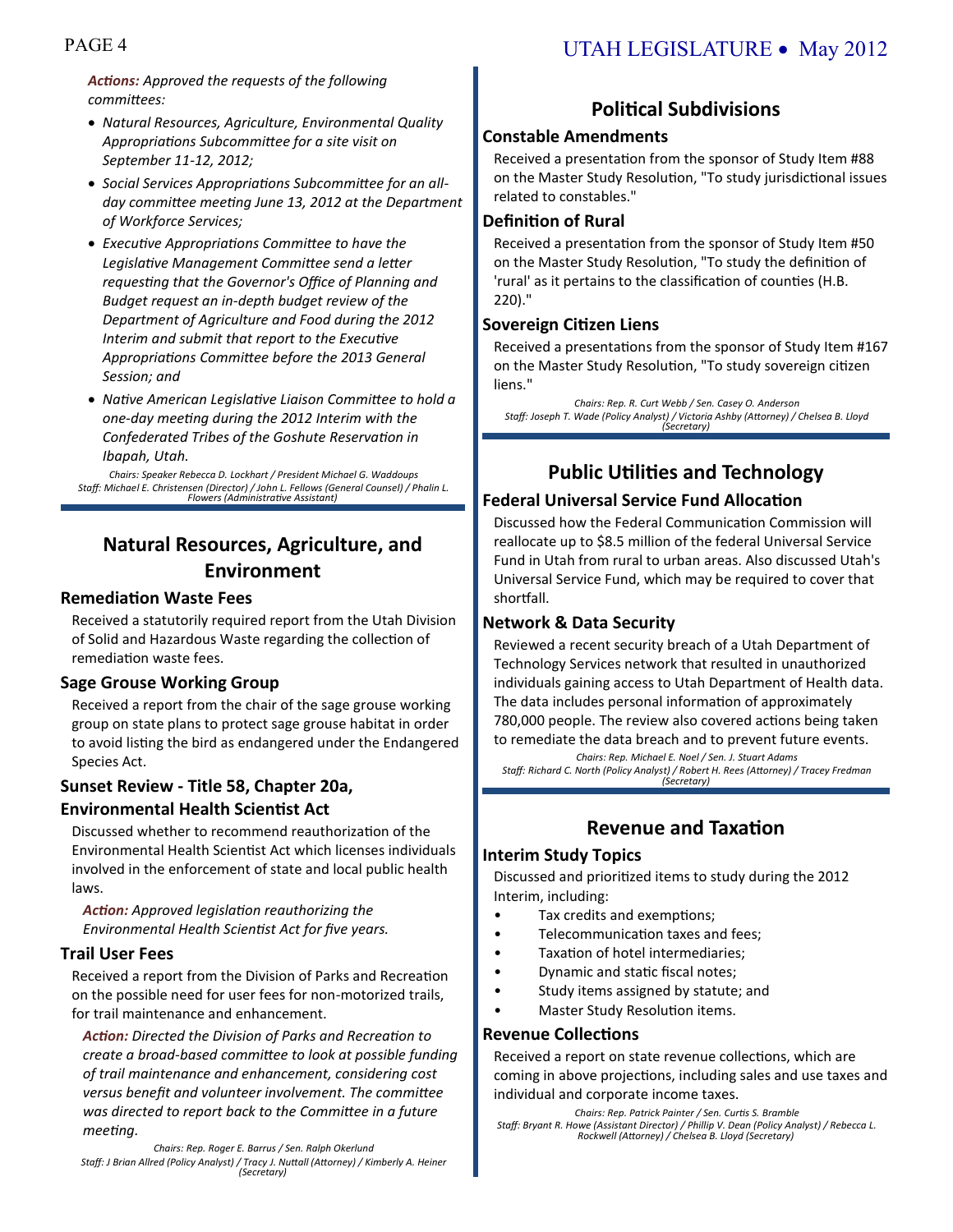# **Transportation**

#### **2012 Road Construction Projects**

Received a presentation from the Utah Department of Transportation (UDOT) regarding 2012 road construction projects. Presently, 169 state road projects are under construction and more than 100 are scheduled to begin before the end of the year. Contractors and subcontractors are employing over 14,500 people on current projects.

#### **Disposal of Surplus Property**

Received a presentation from UDOT regarding the disposal of real and personal property previously purchased with funds appropriated to UDOT for transportation purposes.

*Action: Directed staff to open a committee bill file and start drafting language that would allow UDOT, under certain circumstances, to dispose of personal property and deposit the proceeds into the Transportation Fund rather than the General Fund.*

# PAGE 5 INTERIM HIGHLIGHTS • May 2012

#### **Federal "Buy America" Provisions**

Received a presentation from UDOT regarding the impact of certain federal Buy America provisions that prohibit federal transportation funds from being used for a project unless one hundred percent of the iron and steel used in the project is produced and manufactured in the United States. These provisions apply to both state and local governments and are difficult and sometimes impossible to comply with, especially if a project involves utilities.

*Chairs: Rep. Bradley M. Daw / Sen. Kevin T. Van Tassell Staff: Leif G. Elder (Policy Analyst) / Shannon C. Halverson (Attorney) / Tracey Fredman (Secretary)*

# **2012 Interim Committee Meeting Schedule**

- **Wednesday, May 16**
- **Wednesday, June 20**
- **Wednesday, August 15**
- **Wednesday, September 19**
	- **Wednesday, October 17**
- **Wednesday, November 14**